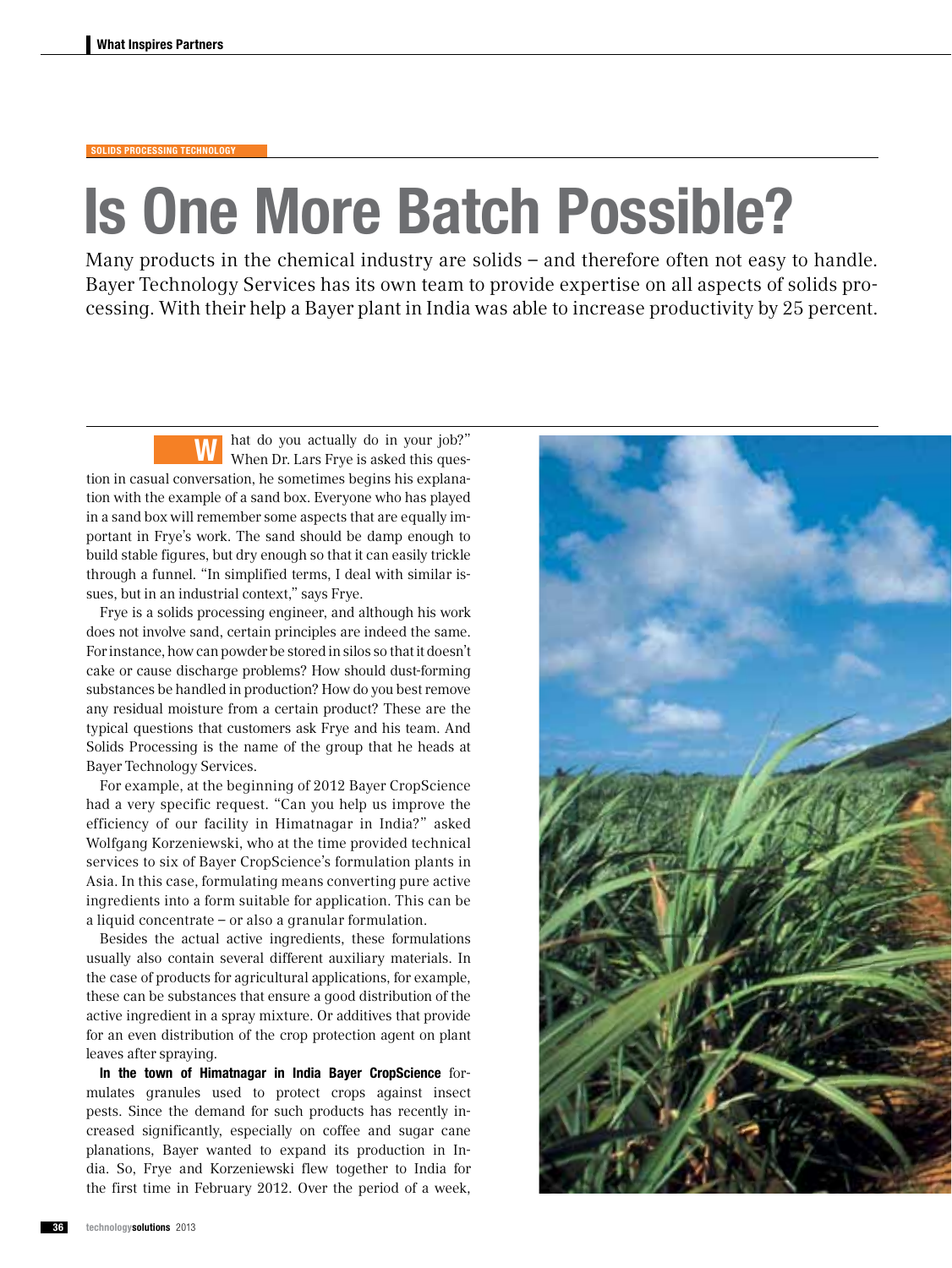Frye was shown all the details in order to develop the leverage required for an increase in production based on this information. He spoke to many employees, listened to their experience and made a number of his own observations.

The core element of the facility is a fluidized bed granulator, a round stainless steel hopper that tapers towards the bottom and has various connections. An aqueous suspension of all the ingredients is sprayed into the granulator. The contents are continuously atomized and then dried in a hot stream of air. When the moisture eventually evaporates, fine granules form in the lower part of the hopper, known as the fluidized bed. After this drying process the powder is transferred to a sifter to

Sugar cane crops have many enemies. Due to the growing demand for protection against pests, Bayer has increased its insecticide production.

separate out all the undesirable particle sizes. After this procedure, the next batch begins.

When Lars Frye inspected the granulator for the first time, it had a capacity of about four batches per day. "We wanted to increase this to five batches," says Wolfgang Korzeniewski. This translates to an ambitious increase of 25 percent. Every evening, when Korzeniewski and Frye drove back to their hotel in Ahmedabad, maneuvering through the dense traffic on India's highway 8, they shared their observations and possible approaches to the task.

"At first the colleagues in India believed there should be room for speeding up production mainly in the drying process," Frye recalls. However, he himself thought that the downstream process could also be optimized – in other words, in the transferring of the granules to the sifting unit. Normally, the transfer took place through a thick tube to which vacuum created by a corresponding conveying system is applied.